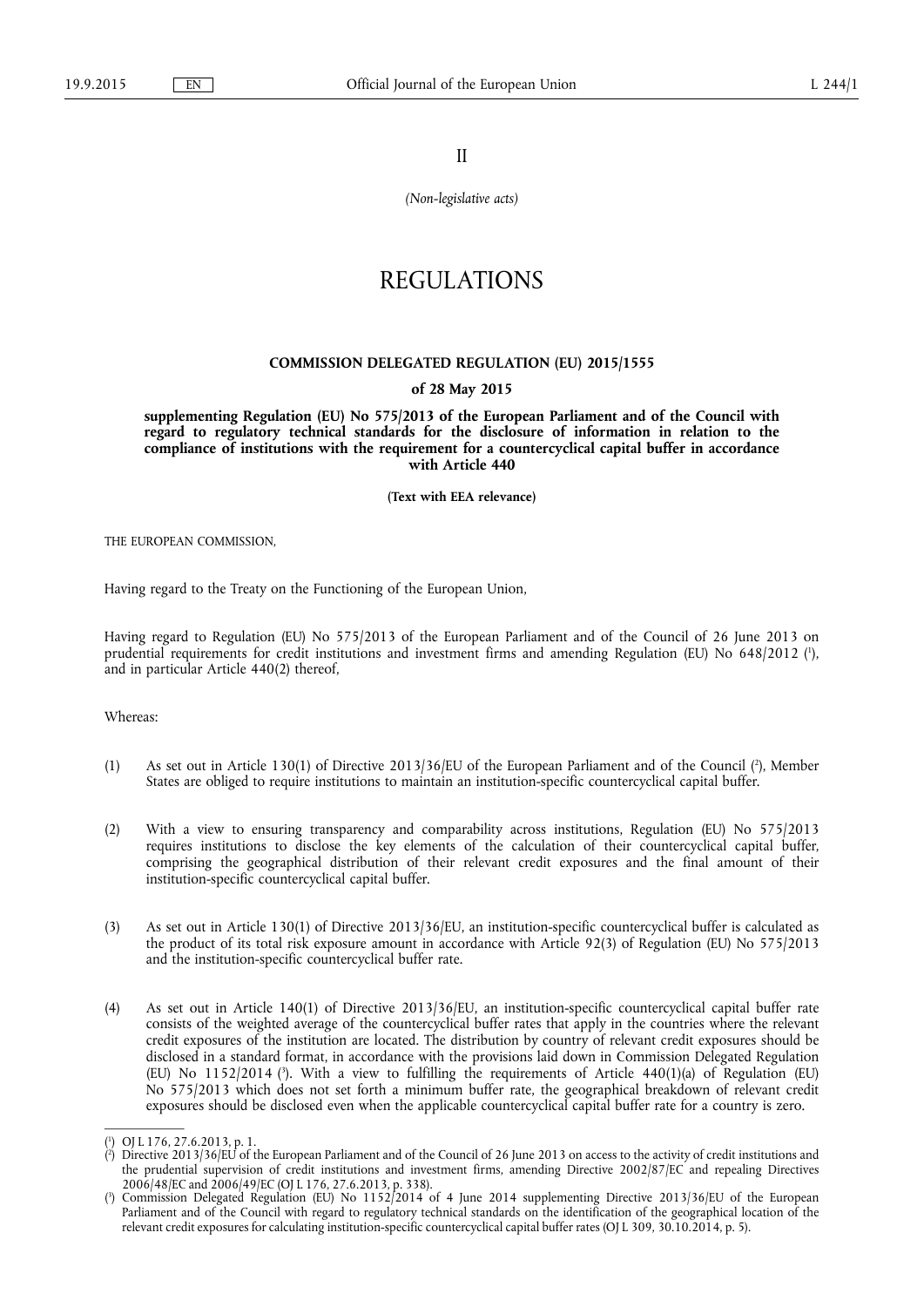(5) For the purpose of the calculation of the institution-specific countercyclical buffer amount, the weights applied to countercyclical buffer rates should be proportionate to the total own funds requirements for credit risk that relates to the relevant credit exposures in each Member State and third country jurisdiction where the institution holds exposures. Therefore, institutions should disclose own funds requirements for all relevant credit exposures.

(6) As set out in Article 433 of Regulation (EU) No 575/2013, institutions publish their disclosures in relation to countercyclical buffer requirements at least on an annual basis in conjunction with the date of publication of financial statements. As, in accordance with Article 136(7) of Directive 2013/36/EU, the countercyclical capital buffer rate is set by designated authorities on a quarterly basis, the disclosure of information on the compliance of institutions with the requirement for an institution-specific countercyclical capital buffer should refer to the information on the countercyclical capital buffer rate from the last available quarter. The disclosure of information in relation to the countercyclical capital buffer should be based on the countercyclical capital buffer rates that are applicable at the time of the computation of the institution-specific countercyclical capital buffer to which the disclosure relates.

- (7) Pursuant to Article 6(1) in conjunction with Article 440(1) of Regulation (EU) No 575/2013, institutions should disclose the information relating to the countercyclical capital buffer on an individual basis. However, an institution which is either a parent undertaking or a subsidiary, and an institution included in the consolidation pursuant to Article 18 of Regulation (EU) No 575/2013 should not be required to comply with the disclosure requirements laid down in Part Eight of that Regulation on an individual basis as required in Article 6(3) of that Regulation. EU parent institutions and institutions controlled by an EU parent financial holding company or EU parent mixed financial holding company should disclose this information on a consolidated basis, while significant subsidiaries of EU parent institutions or EU parent financial holding company or EU parent mixed financial holding company and subsidiaries which are of material significance for their local markets should disclose this information on individual or sub-consolidated basis, as provided for in Article 13 of Regulation (EU) No 575/2013.
- (8) The requirement to maintain an institution-specific countercyclical capital buffer set out in Article 130 of Directive 2013/36/EU will apply and be phased in from 1 January 2016 unless Member States impose a shorter transitional period pursuant to Article 160(6) of that Directive. In order to ensure that institutions have sufficient time to prepare for the disclosure of information, this Regulation should apply from 1 January 2016.
- (9) This Regulation is based on the draft regulatory technical standards submitted by the European Supervisory Authority (European Banking Authority) to the European Commission.
- (10) The European Banking Authority has conducted open public consultations on the draft regulatory technical standards on which this Regulation is based, analysed the potential related costs and benefits and requested the opinion of the Banking Stakeholder Group established in accordance with Article 37 of Regulation (EU) No 1093/2010 of the European Parliament and of the Council ( 1 ),

HAS ADOPTED THIS REGULATION:

### *Article 1*

### **Subject matter**

Pursuant to Article 440 of Regulation (EU) No 575/2013, this Regulation specifies the disclosure requirements for institutions in relation to their compliance with the requirement for a countercyclical capital buffer referred to in Chapter 4 of Title VII of Directive 2013/36/EU.

<sup>(</sup> 1 ) Regulation (EU) No 1093/2010 of the European Parliament and of the Council of 24 November 2010 establishing a European Supervisory Authority (European Banking Authority), amending Decision No 716/2009/EC and repealing Commission Decision 2009/78/EC (OJ L 331, 15.12.2010, p. 12).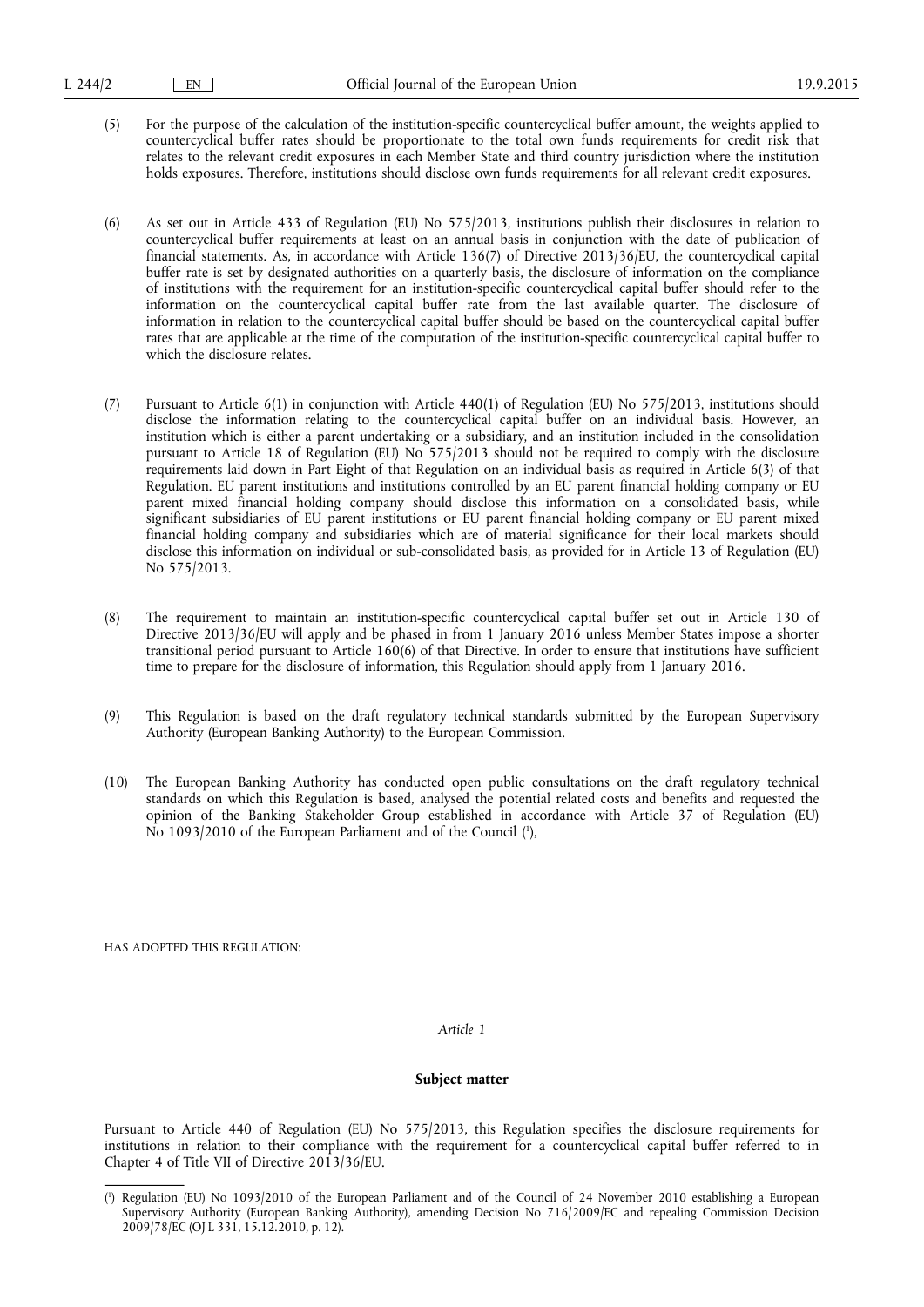#### *Article 2*

# **Disclosure of the geographical distribution of credit exposures**

The geographical distribution of an institution's credit exposures relevant for the calculation of countercyclical buffer referred to in Article 440(1)(a) of Regulation (EU) No 575/2013 shall be disclosed in the standard format as set out in Table 1 of Annex I in accordance with the instructions contained in Parts I and II of Annex II and with the provisions laid down in Delegated Regulation (EU) No 1152/2014.

### *Article 3*

### **Disclosure of the amount of institution specific countercyclical buffer**

The amount of an institution's specific countercyclical buffer referred to in Article 440(1)(b) of Regulation (EU) No 575/2013 shall be disclosed in the standard format as set out in Table 2 of Annex I in accordance with the instructions contained in Parts I and III of Annex II.

### *Article 4*

### **Entry into force and application**

This Regulation shall enter into force on the twentieth day following that of its publication in the *Official Journal of the European Union.* 

It shall apply from 1 January 2016.

This Regulation shall be binding in its entirety and directly applicable in all Member States.

Done at Brussels, 28 May 2015.

*For the Commission The President*  Jean-Claude JUNCKER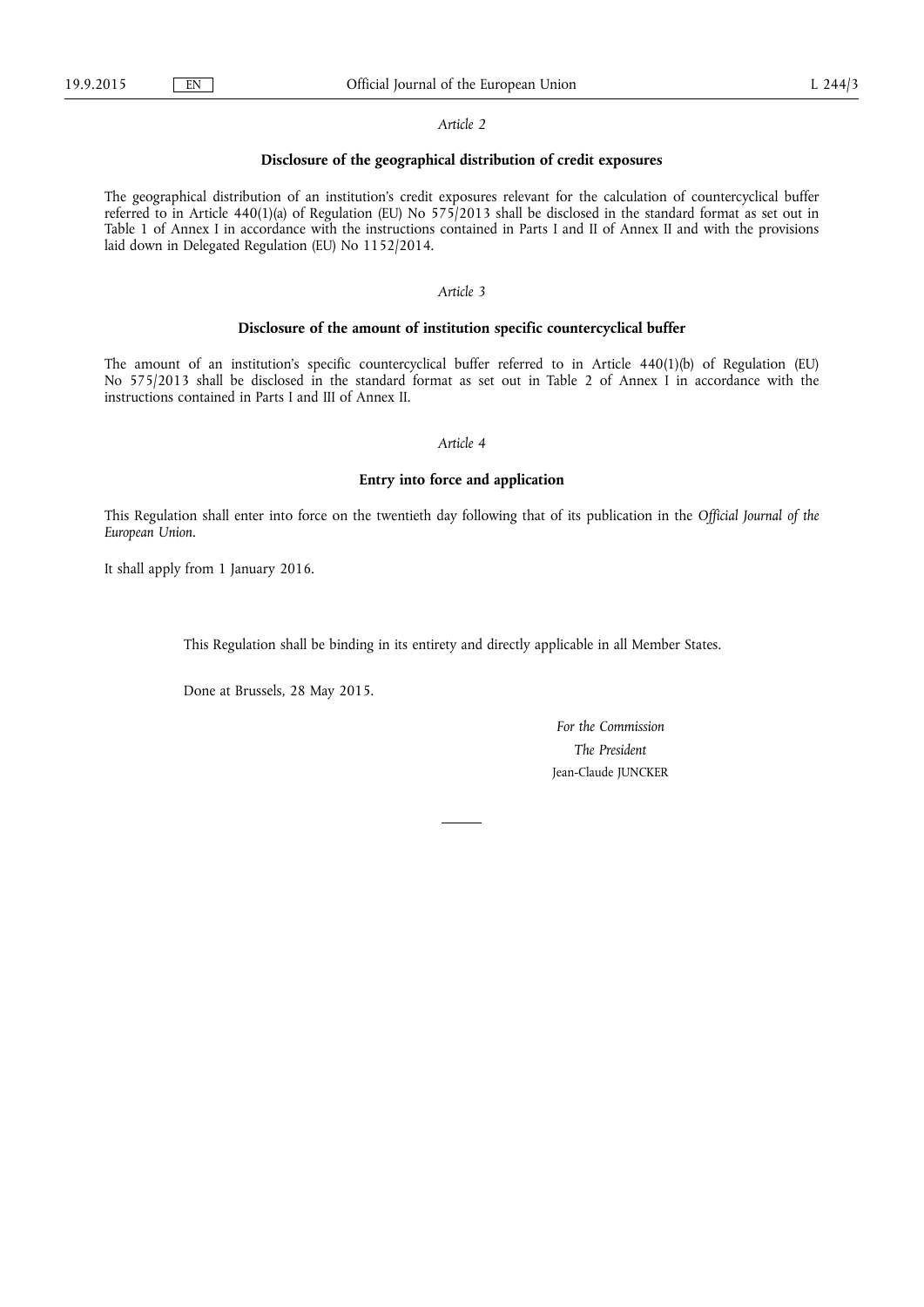#### *ANNEX I*

# **STANDARD FORMAT FOR DISCLOSURE OF INFORMATION IN RELATION TO THE COMPLIANCE OF INSTITUTIONS WITH THE REQUIREMENT FOR A COUNTERCYCLICAL CAPITAL BUFFER**

# *Table 1*

# **Geographical distribution of credit exposures relevant for the calculation of the countercyclical capital buffer**

|     |                           | General credit<br>exposures |                       | Trading book exposure                                |                                                          | Securitisation<br>exposure |                                     | Own funds requirements                   |                                        |                                          |                                 |                                  |                                        |
|-----|---------------------------|-----------------------------|-----------------------|------------------------------------------------------|----------------------------------------------------------|----------------------------|-------------------------------------|------------------------------------------|----------------------------------------|------------------------------------------|---------------------------------|----------------------------------|----------------------------------------|
| Row |                           | Exposure value<br>for SA    | Exposure value<br>IRB | Sum of long and<br>short position of<br>trading book | for internal models<br>Value of trading<br>book exposure | Exposure value<br>for $SA$ | Exposure value<br>for ${\rm I\!RB}$ | General credit<br>exposures<br>Of which: | Trading book<br>exposures<br>Of which: | Securitisation<br>exposures<br>Of which: | $\operatorname{\mathsf{Total}}$ | requirement weights<br>Own funds | capital buffer rate<br>Countercyclical |
|     |                           | 010                         | 020                   | 030                                                  | 040                                                      | 050                        | 060                                 | 070                                      | 080                                    | 090                                      | 100                             | 110                              | 120                                    |
| 010 | Breakdown by country      |                             |                       |                                                      |                                                          |                            |                                     |                                          |                                        |                                          |                                 |                                  |                                        |
|     | Country:001               |                             |                       |                                                      |                                                          |                            |                                     |                                          |                                        |                                          |                                 |                                  |                                        |
|     | 002                       |                             |                       |                                                      |                                                          |                            |                                     |                                          |                                        |                                          |                                 |                                  |                                        |
|     | $\cdots$                  |                             |                       |                                                      |                                                          |                            |                                     |                                          |                                        |                                          |                                 |                                  |                                        |
|     | $\ensuremath{\text{NNN}}$ |                             |                       |                                                      |                                                          |                            |                                     |                                          |                                        |                                          |                                 |                                  |                                        |
| 020 |                           |                             |                       |                                                      |                                                          |                            |                                     |                                          |                                        |                                          |                                 |                                  |                                        |

*Table 2* 

# **Amount of institution-specific countercyclical capital buffer**

| Row |                                                         | Column |
|-----|---------------------------------------------------------|--------|
|     |                                                         | 010    |
| 010 | Total risk exposure amount                              |        |
| 020 | Institution specific countercyclical buffer rate        |        |
| 030 | Institution specific countercyclical buffer requirement |        |

 $L$  244/4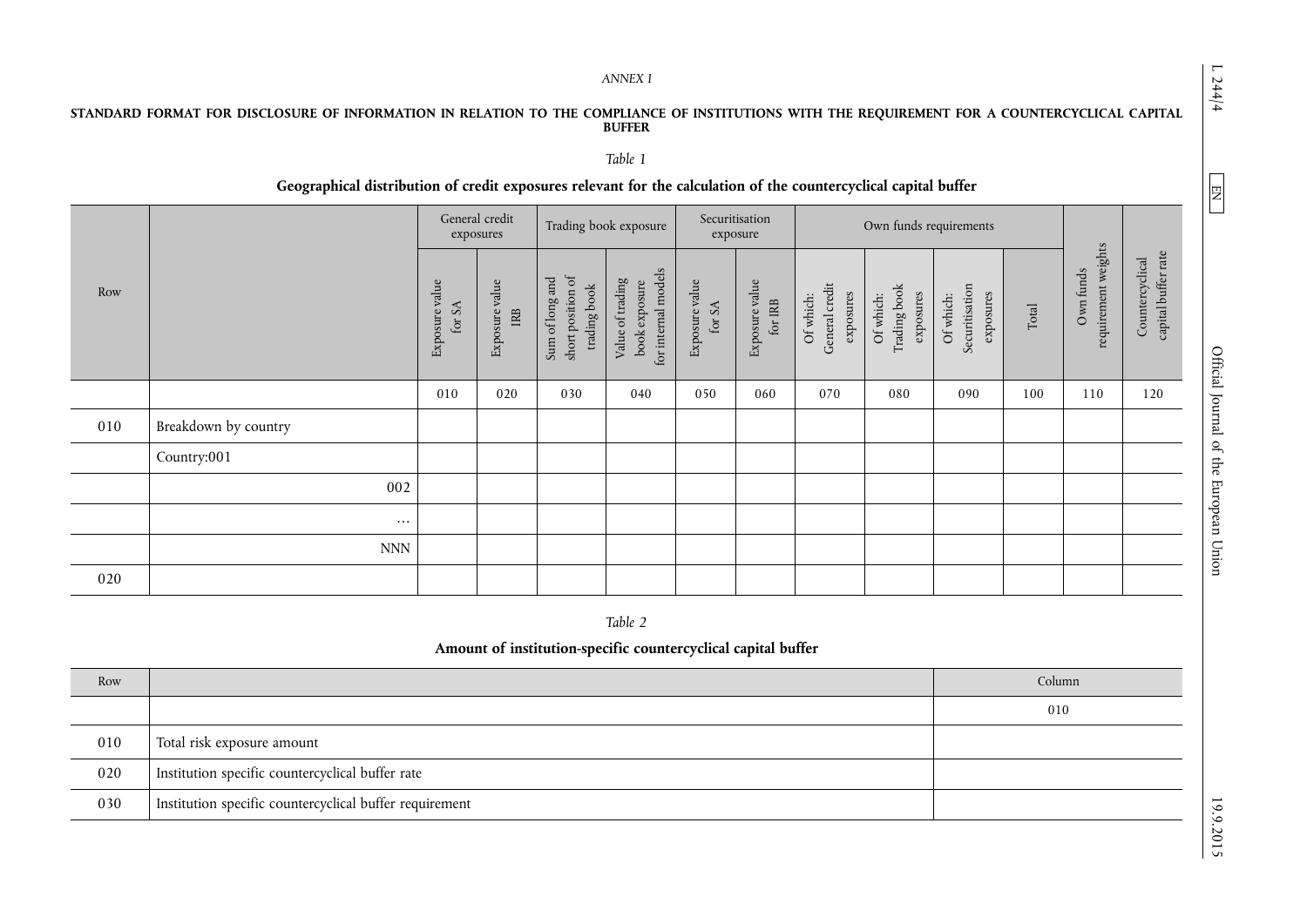### *ANNEX II*

# **INSTRUCTIONS FOR DISCLOSURE STANDARD FORMATS**

#### PART I

#### **GENERAL INSTRUCTIONS**

### **Reference data**

- (1) Under the field 'Level of application' institutions shall indicate the level of application that forms the basis for the data provided in Tables 1 and 2. When completing this field institutions shall select one of the following, in accordance with Article 6 and 13 of Regulation (EU) No 575/2013:
	- (a) Consolidated;
	- (b) Individual;
	- (c) Sub-consolidated.
- (2) For disclosure on an individual basis in accordance with Part One, Title II of Regulation (EU) No 575/2013, institutions shall complete Tables 1 and 2 of these Instructions on an individual basis in accordance with Part One, Title II, Chapter 1 of Regulation (EU) No 575/2013.
- (3) For disclosure on a consolidated or sub-consolidated basis in accordance with Part One, Title II of Regulation (EU) No 575/2013, institutions shall complete Tables 1 and 2 of these Instructions based on a consolidated basis in accordance with Part One, Title II, Chapter 2 of Regulation (EU) No 575/2013.

#### PART II

### **INSTRUCTIONS FOR STANDARD FORMAT 1**

### *Table 1*

## **Geographical distribution of credit exposures relevant for the calculation of the countercyclical capital buffer**

The scope of Table 1 is limited to credit exposures relevant for the calculation of CCB in accordance with Article 140(4) of Directive 2013/36/EU.

| Legal references and instructions |                                                                                                                                                                                                                                                                                                                                                                                                                                                                                                                                                                                                                                                                                                                                                                               |  |  |  |
|-----------------------------------|-------------------------------------------------------------------------------------------------------------------------------------------------------------------------------------------------------------------------------------------------------------------------------------------------------------------------------------------------------------------------------------------------------------------------------------------------------------------------------------------------------------------------------------------------------------------------------------------------------------------------------------------------------------------------------------------------------------------------------------------------------------------------------|--|--|--|
| Row number                        | Explanation                                                                                                                                                                                                                                                                                                                                                                                                                                                                                                                                                                                                                                                                                                                                                                   |  |  |  |
| $010 - 01X$                       | Breakdown of relevant credit exposures by country<br>List of countries in which the institution has credit exposures relevant for the calculation of the<br>institution-specific countercyclical buffer in accordance with Delegated Regulation<br>(EU)<br>No 1152/2014.<br>The number of rows may vary depending on the number of countries where the institution has its<br>credit exposures relevant for the calculation of the countercyclical buffer.<br>In accordance with Delegated Regulation (EU) No 1152/2014, if trading book exposures or foreign<br>credit exposures of an institution represent less than 2 % of its aggregate risk weighted exposures,<br>the institution may choose to allocate these exposures to the place of institution. If the exposures |  |  |  |
| 020                               | disclosed for the place of institution include exposures from other countries, these should be clearly<br>identified in a note or footnote to the disclosure table.<br><b>Total</b><br>The value as described in accordance with the explanation for columns 010 to 120 of the current<br>Table.                                                                                                                                                                                                                                                                                                                                                                                                                                                                              |  |  |  |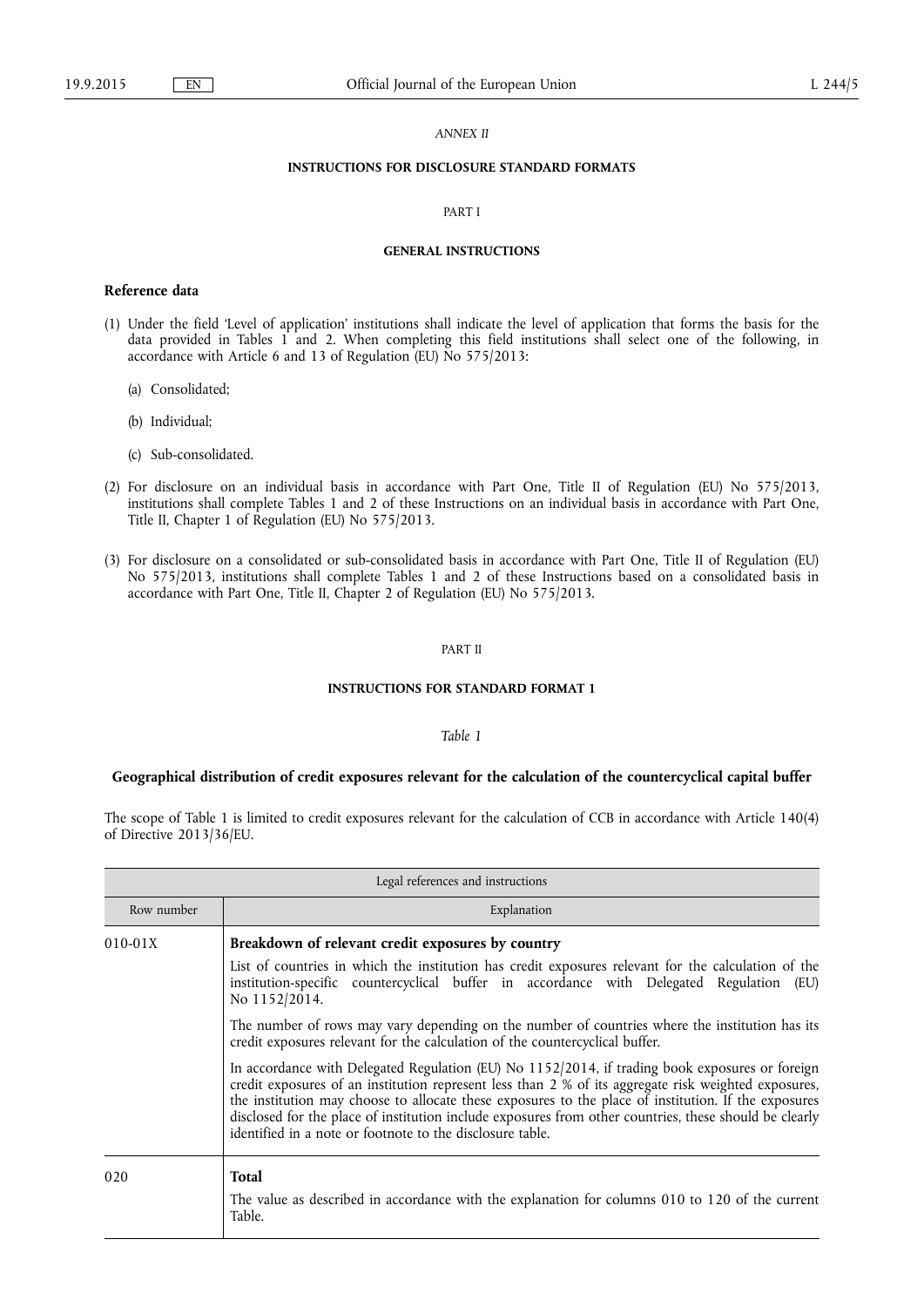|               | Legal references and instructions                                                                                                                                                                                                                                                                                                                                                                                                                                                                                                                                                                                                                                                                                                                                                                                                                                                                                                                                                      |
|---------------|----------------------------------------------------------------------------------------------------------------------------------------------------------------------------------------------------------------------------------------------------------------------------------------------------------------------------------------------------------------------------------------------------------------------------------------------------------------------------------------------------------------------------------------------------------------------------------------------------------------------------------------------------------------------------------------------------------------------------------------------------------------------------------------------------------------------------------------------------------------------------------------------------------------------------------------------------------------------------------------|
| Column number | Explanation                                                                                                                                                                                                                                                                                                                                                                                                                                                                                                                                                                                                                                                                                                                                                                                                                                                                                                                                                                            |
| 010           | Exposure value of general credit exposures for SA<br>Exposure value of relevant credit exposures defined in accordance with Article $140(4)(a)$ of Direc-<br>tive 2013/36/EU, determined in accordance with Article 111 of Regulation (EU) No 575/2013.<br>Geographical breakdown is made in accordance with Delegated Regulation (EU) No 1152/2014.<br>Row 020 (Total): The sum of all relevant credit exposures defined in accordance with<br>Article 140(4)(a) of Directive 2013/36/EU, determined in accordance with Article 111 of Regu-<br>lation (EU) No 575/2013.                                                                                                                                                                                                                                                                                                                                                                                                              |
| 020           | Exposure value of general credit exposures for IRB<br>Exposure value of relevant credit exposures defined in accordance with Article $140(4)(a)$ of Direc-<br>tive 2013/36/EU, determined in accordance with Article 166 of Regulation (EU) No 575/2013.<br>Geographical breakdown is made in accordance with EBA/RTS/2013/15.<br>Row 020 (Total): The sum of all relevant credit exposures defined in accordance with<br>Article 140(4)(a) of Directive 2013/36/EU, determined in accordance with Article 166 of Regu-<br>lation (EU) No 575/2013.                                                                                                                                                                                                                                                                                                                                                                                                                                    |
| 030           | Sum of long and short positions of trading book exposures<br>Sum of long and short positions of relevant credit exposures defined in accordance with<br>Article 140(4)(b) of Directive 2013/36/EU, calculated as the sum of long and short positions deter-<br>mined in accordance with Article 327 of Regulation (EU) No 575/2013.<br>Geographical breakdown is made in accordance with Delegated Regulation (EU) No 1152/2014.<br>Row 020 (Total): The sum of all long and short positions of relevant credit exposures defined in<br>accordance with Article $140(4)(b)$ of Directive $2013/36$ /EU, calculated as the sum of long and<br>short positions determined in accordance with Article 327 of Regulation (EU) No 575/2013.                                                                                                                                                                                                                                                 |
| 040           | Value of trading book exposures for internal models<br>Sum of the following:<br>- Fair value of cash positions, that represent relevant credit exposures as defined in<br>Article $140(4)(b)$ of Directive 2013/36/EU, determined in accordance with Article 104 of Regu-<br>lation (EU) No 575/2013.<br>- Notional value of derivatives, that represent relevant credit exposures as defined in accordance<br>with Article $140(4)(b)$ of Directive $2013/36/EU$ .<br>Geographical breakdown is made in accordance with Delegated Regulation (EU) No 1152/2014.<br>Row 020 (Total): The sum of fair value of all cash positions, that represent relevant credit exposures<br>as defined in Article $140(4)(b)$ of Directive $2013/36$ /EU, determined in accordance with Article 104<br>of Regulation (EU) No 575/2013, and notional value of all derivatives, that represent relevant credit<br>exposures as defined in accordance with Article $140(4)(b)$ of Directive 2013/36/EU. |
| 050           | Exposure value of securitisation exposures for SA<br>Exposure value of relevant credit exposures defined in accordance with Article $140(4)(c)$ of Direc-<br>tive 2013/36/EU, determined in accordance with Article 246(1)(a) and (c) of Regulation (EU)<br>No 575/2013.<br>Geographical breakdown is made in accordance with Delegated Regulation (EU) No 1152/2014.<br>Row 020 (Total): The sum of all relevant credit exposures defined in accordance with<br>Article 140(4)(c) of Directive 2013/36/EU, determined in accordance with Article 246(1)(a) and (c)<br>of Regulation (EU) No 575/2013.                                                                                                                                                                                                                                                                                                                                                                                 |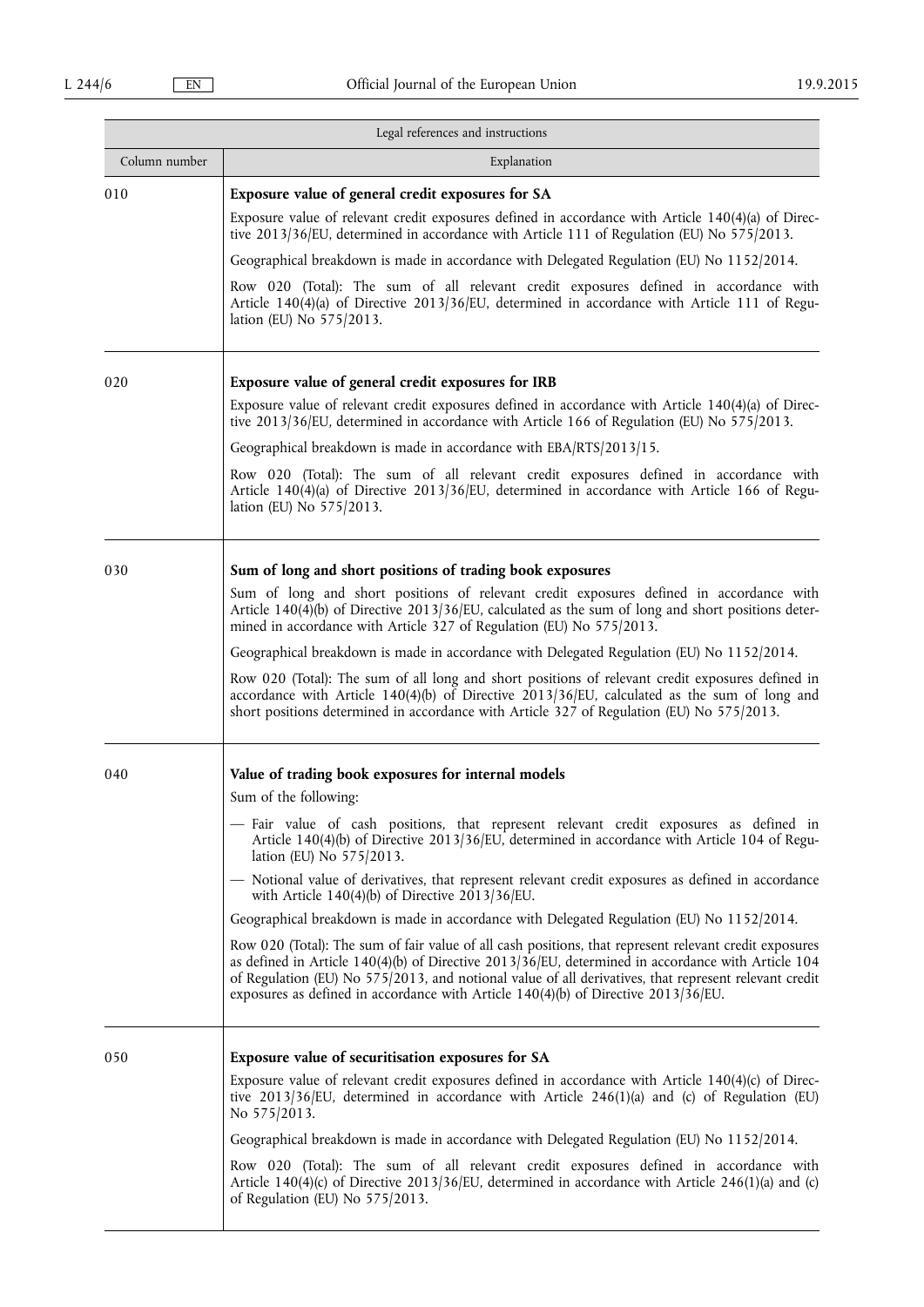|               | Legal references and instructions                                                                                                                                                                                                                                                                                                                                                                                                                                |
|---------------|------------------------------------------------------------------------------------------------------------------------------------------------------------------------------------------------------------------------------------------------------------------------------------------------------------------------------------------------------------------------------------------------------------------------------------------------------------------|
| Column number | Explanation                                                                                                                                                                                                                                                                                                                                                                                                                                                      |
| 060           | Exposure value of securitisation exposures for IRB<br>Exposure value of relevant credit exposures defined in accordance with Article $140(4)(c)$ of Direc-<br>tive 2013/36/EU, determined in accordance with Article 246(1)(b) and (d) of Regulation (EU)<br>No 575/2013.<br>Geographical breakdown is made in accordance with Delegated Regulation (EU) No 1152/2014.<br>Row 020 (Total): The sum of all relevant credit exposures defined in accordance with   |
|               | Article $140(4)(c)$ of Directive 2013/36/EU, determined in accordance with Article 246(1)(b) and (d)<br>of Regulation (EU) No 575/2013.                                                                                                                                                                                                                                                                                                                          |
| 070           | Own funds requirements: general credit exposures                                                                                                                                                                                                                                                                                                                                                                                                                 |
|               | Own funds requirements for relevant credit exposures in the country in question, defined in<br>accordance to Article 140(4)(a) of Directive 2013/36/EU, determined in accordance with Part Three,<br>Title II of Regulation (EU) No 575/2013.                                                                                                                                                                                                                    |
|               | Row 020 (Total): The sum of all own funds requirements for relevant credit exposures, defined in<br>accordance to Article $140(4)(a)$ of Directive 2013/36/EU, determined in accordance with Part Three,<br>Title II of Regulation (EU) No 575/2013.                                                                                                                                                                                                             |
| 080           | Own funds requirements: trading book exposures                                                                                                                                                                                                                                                                                                                                                                                                                   |
|               | Own funds requirements for relevant credit exposures in the country in question, defined in<br>accordance to Article $140(4)(b)$ of Directive $2013/36$ /EU, determined in accordance with Part Three,<br>Title IV, Chapter 2 of Regulation (EU) No 575/2013 for specific risk, or in accordance with<br>Part Three, Title IV, Chapter 5 of Regulation (EU) No 575/2013 for incremental default and migra-<br>tion risk.                                         |
|               | Row 020 (Total): The sum of all own funds requirements for relevant credit exposures, defined in<br>accordance to Article $140(4)(b)$ of Directive 2013/36/EU, determined in accordance with Part Three,<br>Title IV, Chapter 2 of Regulation (EU) No 575/2013 for specific risk, or in accordance with<br>Part Three, Title IV, Chapter 5 of Regulation (EU) No 575/2013 for incremental default and migra-<br>tion risk.                                       |
| 090           | Own funds requirements: securitisation exposures                                                                                                                                                                                                                                                                                                                                                                                                                 |
|               | Own funds requirements for relevant credit exposures in the country in question, defined in<br>accordance to Article 140(4)(c) of Directive 2013/36/EU, determined in accordance with Part Three,<br>Title II, Chapter 5 of Regulation (EU) No 575/2013.                                                                                                                                                                                                         |
|               | Row 020 (Total): The sum of all own funds requirements for relevant credit exposures, defined in<br>accordance to Article $140(4)(c)$ of Directive 2013/36/EU, determined in accordance with Part Three,<br>Title II, Chapter 5 of Regulation (EU) No 575/2013.                                                                                                                                                                                                  |
| 100           | Own funds requirements - Total                                                                                                                                                                                                                                                                                                                                                                                                                                   |
|               | The sum of columns $070$ , $080$ and $090$ .                                                                                                                                                                                                                                                                                                                                                                                                                     |
|               | Row 020 (Total): The sum of all own funds requirements for relevant credit exposures, defined in<br>accordance to Article 140(4) of Directive $2013/36$ /EU.                                                                                                                                                                                                                                                                                                     |
| 110           | Own funds requirements weights                                                                                                                                                                                                                                                                                                                                                                                                                                   |
|               | The weight applied to the countercyclical buffer rate in each country, calculated as the total own<br>funds requirements that relates to the relevant credit exposures in the country in question (row 01X,<br>column 100), divided by the total own funds requirements that relates to all credit exposures<br>relevant for the calculation of the countercyclical buffer in accordance with Article 140(4) of Direc-<br>tive 2013/36/EU (row 020, column 100). |
|               | This value is disclosed as an absolute number with 2 decimal points.                                                                                                                                                                                                                                                                                                                                                                                             |